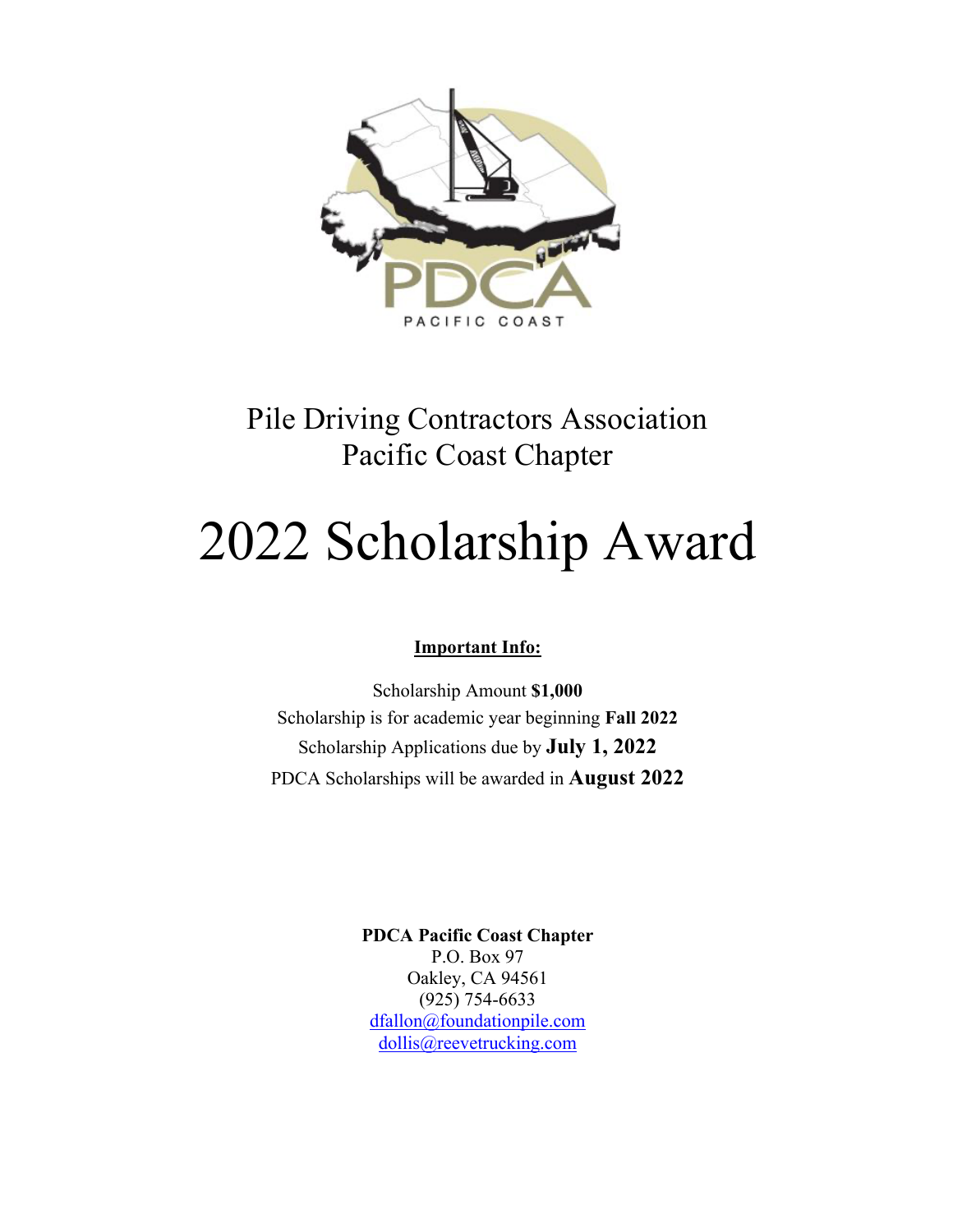## PDCA Pacific Coast Chapter Scholarship Award

#### **Purpose:**

To encourage high school seniors or college students to enroll in careers related to the pile driving industry and to provide opportunities for those students who receive financial support to liaise with PDCA.

#### **Who May Apply:**

Any high school senior or current college student who will be enrolling fulltime in an academic institution for the academic year beginning in the semester following the date of application. The student's academic field must be related to the pile driving industry (can include safety, engineering, accounting, IT, etc.) The applicant must be a Pacific Coast resident.

#### **How to Apply:**

The following materials must be included with the application:

- 1. A transcript of high school grades and/or college grades, through the latest grading period prior to the date of the application. The High school transcript must include ACT/SAT scores and class standing.
- 2. A letter of recommendation from the high school or college faculty.
- 3. A letter of sponsorship from PDCA member considered to be in good standing. (Contact the PDCA office if you need help contacting a member).
- 4. A photo of yourself that can be used in the PDCA PileDriver Magazine.

#### **Academic Institution:**

The academic institution will be either a college/university or community college located in the United States which has a minimum twoyear program related to the building, construction or pile driving industry.

#### **Scholarship Program:**

After approval by the scholarship committee, awards will be provided to recipients who meet the following criteria:

- 1. Maintain a 2.5 cumulative grade point average. If grades fall below this level, the recipient will be placed on probation for one semester. If the grade level does not return to the needed average, future scholarship awards will be forfeited.
- 2. Continue to follow a course of study in the field referenced above.
- 3. Submit transcripts each semester as soon as they are available.
- 4. Provide proof of enrollment in an approved education institution.

#### **Scholarship Awarding Process:**

Scholarship applications are due by

### **July 1, 2022**

for the academic year beginning in the fall 2022.

Applications will be received by the PDCA Pacific Coast Chapter and reviewed to ensure that the applications have been completed correctly, and that all requested information has been provided.

The PDCA Pacific Coast Chapter will remove names of the student, parents, and the applicant's sponsor prior to passing the applications on to the Scholarship Committee. The committee will use established criteria to score the students on an equal points system based on items included with the applicants submission. Scholarships will be awarded to the top scoring applicants.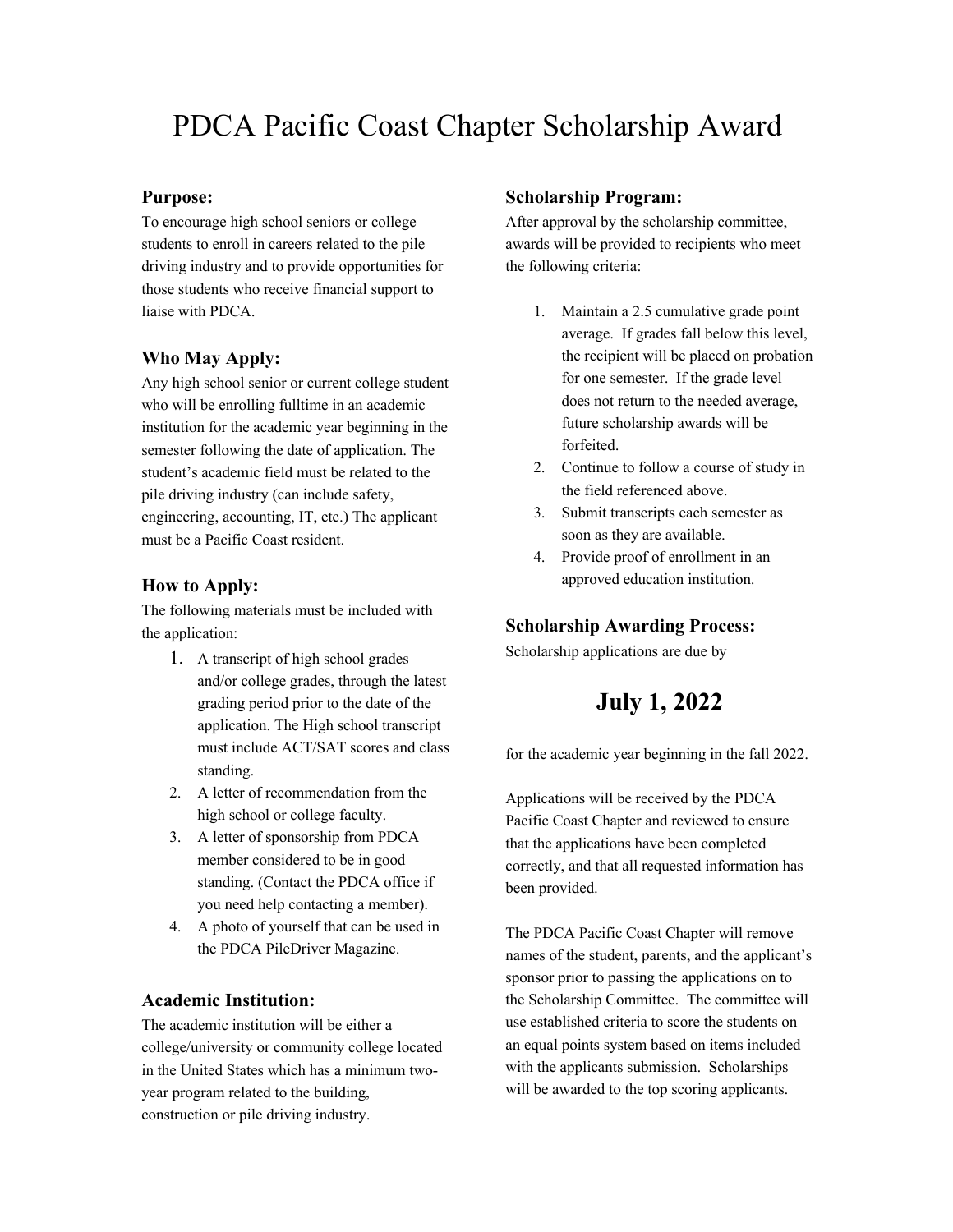# PDCA Pacific Coast Chapter Scholarship Award Application Form

### **Personal Information:**

| Name: $\frac{1}{\sqrt{1-\frac{1}{2}} \cdot \frac{1}{2}}$                                                                                                                                                                       |                                                                                                                                                                                                            |
|--------------------------------------------------------------------------------------------------------------------------------------------------------------------------------------------------------------------------------|------------------------------------------------------------------------------------------------------------------------------------------------------------------------------------------------------------|
|                                                                                                                                                                                                                                |                                                                                                                                                                                                            |
|                                                                                                                                                                                                                                |                                                                                                                                                                                                            |
|                                                                                                                                                                                                                                |                                                                                                                                                                                                            |
| member company of the PDCA/Pacific Coast during school breaks?                                                                                                                                                                 | Yes No If provided the opportunity, would you be interested in working with a                                                                                                                              |
|                                                                                                                                                                                                                                |                                                                                                                                                                                                            |
|                                                                                                                                                                                                                                |                                                                                                                                                                                                            |
| <b>High School Information:</b>                                                                                                                                                                                                | <b>Academic Institution You Plan to</b><br>Attend:                                                                                                                                                         |
| Phone: 2008 Change and 2008 Change and 2008 Change and 2008 Change and 2008 Change and 2008 Change and 2008 Change and 2008 Change and 2008 Change and 2008 Change and 2008 Change and 2008 Change and 2008 Change and 2008 Ch | <u> 1989 - Johann Stein, marwolaethau a bhann an t-Amhair an t-Amhair an t-Amhair an t-Amhair an t-Amhair an t-A</u><br>Course of study you plan to pursue:                                                |
| Course of Study:                                                                                                                                                                                                               |                                                                                                                                                                                                            |
| <b>College Currently Attending:</b>                                                                                                                                                                                            | Questionnaire (attach separate pages):                                                                                                                                                                     |
| School Name:                                                                                                                                                                                                                   | 1. Describe extracurricular and community<br>service activities.<br>2. List and describe awards and<br>achievements.<br>3.                                                                                 |
| <b>Sponsor Information:</b><br>PDCA member sponsoring you:                                                                                                                                                                     | List employers, their addresses, and<br>describe the type of work you<br>performed.<br>4. Typewritten essay of $300 - 500$ words<br>on how you and your degree can<br>influence the Pile Driving Industry. |
| Name:<br>Company:                                                                                                                                                                                                              | Provide a photo of yourself that can be<br>5.<br>used in the PDCA PileDriver Magazine.                                                                                                                     |
|                                                                                                                                                                                                                                |                                                                                                                                                                                                            |